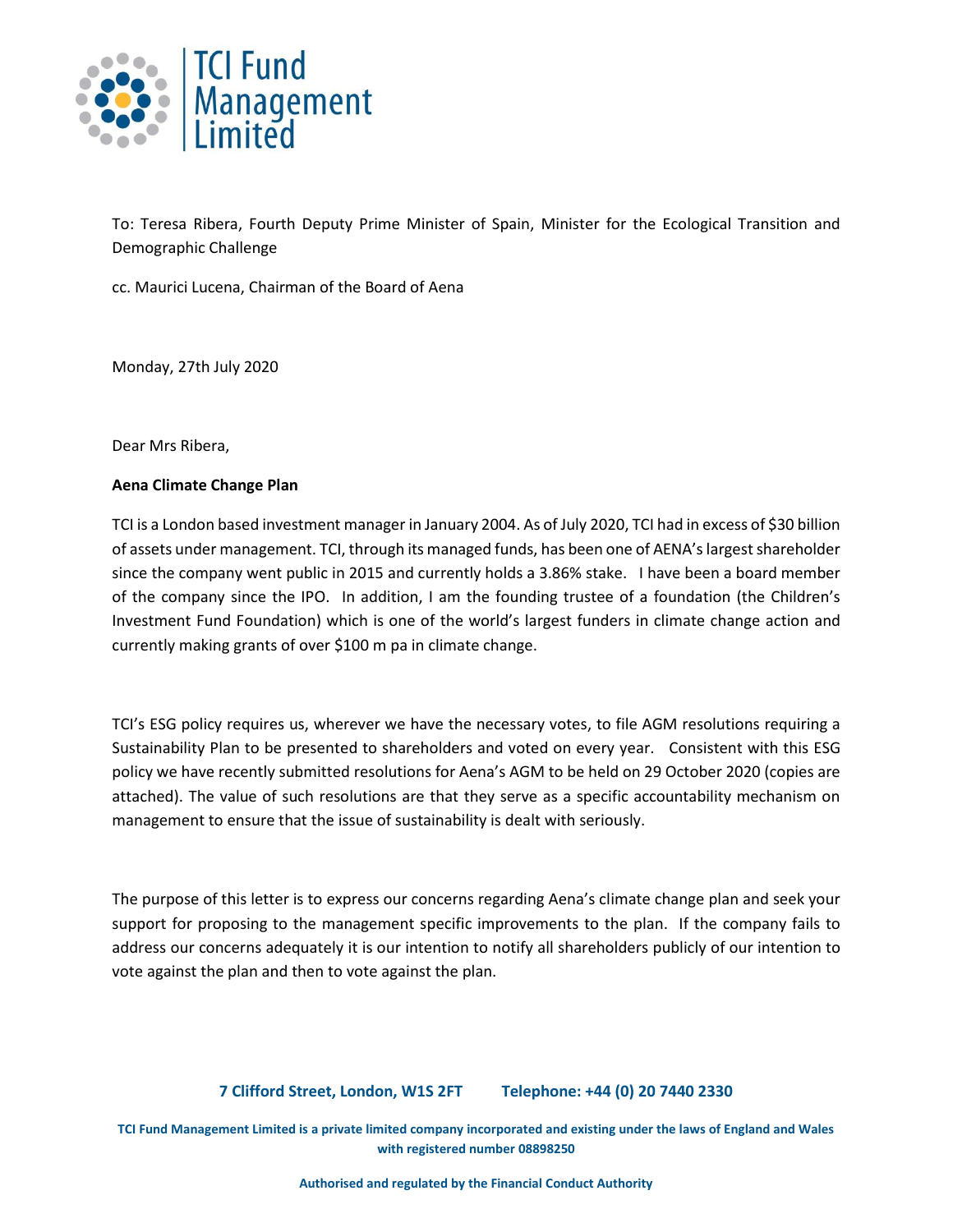

In summary, the company's proposal is not comprehensive and the commitments are vague and lack detail. Additionally the targets are too long term to be meaningful. We need targets and plans on a 1, 2 and 3 year timeframe to ensure tangible actions and results take place. Overall the plan fails to address the requirements set by the Paris Agreement and the Spanish Government's Declaration of Environmental Emergency. Aena, as a state owned company, should be a market leader in the fight against climate change.

## **Need for urgent action**

The concern over climate change risks caused the European Parliament to declare a climate emergency on 28 November 2019, which the Spanish Government also did on 21 January 2020. In May 2020, the Spanish Government presented an ambitious draft law on climate change and energy transition (the "**Climate Change Law Project**"), which confirms that (i) the next 10 years are critical for achieving the goals of the Paris Agreement; (ii) these goals are indispensable to guarantee our security, and (iii) all actors, Governments, private companies and society, need to fight climate change.

On 30 November 2019 we sent an open letter to the AENA's board highlighting several shortcomings in the Company's climate change plan (a copy of this letter is attached). We asked the Company to implement best environmental practices and play a leadership role in advocating with regulators, clients and suppliers to reduce carbon emissions.

In February 2020 we submitted a number of climate change related shareholder resolutions for the AGM to be held in March 2020, which was cancelled due to the COVID-19 pandemic. These resolutions included a requirement for an annual plan to be presented and voted on by shareholders. This was not accepted by management but as is the legal right of large shareholders TCI submitted these resolutions in July for the October AGM in a legally binding form.

## **Aena's climate change plan lacks accountability without an annual update and annual vote**

Transparency, screening and reporting obligations are important tools to ensure accountability. These screening and reporting obligations are contained in Regulation (EU) 2020/852 of the European

## **7 Clifford Street, London, W1S 2FT Telephone: +44 (0) 20 7440 2330**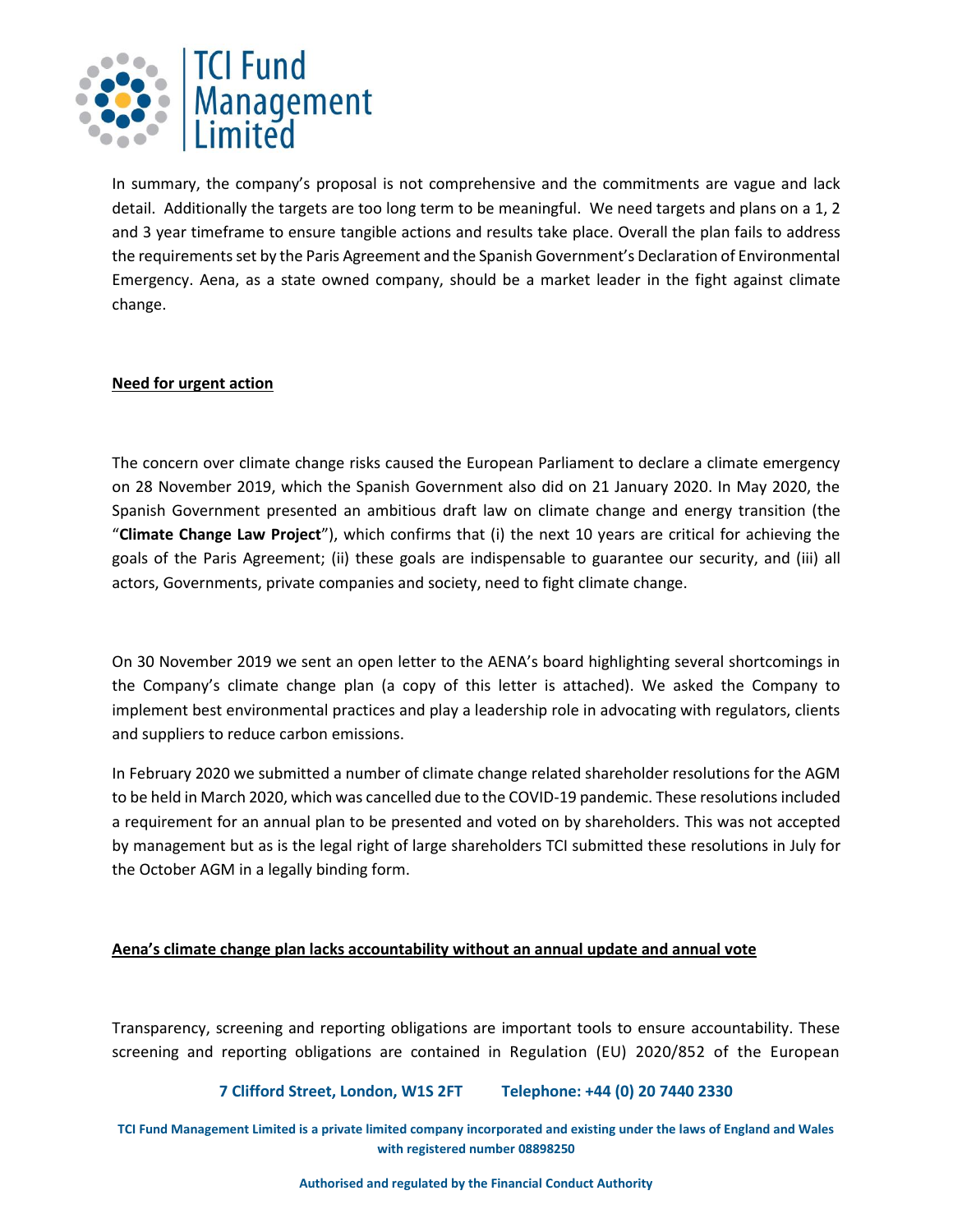

Parliament and of the Council of 18 June 2020 on the establishment of a framework to facilitate sustainable investment, and amending Regulation (EU) 2019/2088 (Text with EEA relevance) and in the Climate Change Project Law (article 28).

## **Specific Recommendations for Aena's Climate Change Plan**

- (i) **Aena must set annual targets for emission reduction over the next one, two and three years and details of how they plan to meet these targets.** These targets should be expressed in both absolute terms and carbon intensity per passenger.
- (ii) **Ambitious near term targets of self generation of electricity need to be established.** Aena owns a large amount of surplus land and solar is very efficient in Spain, so Aena has the potential to significantly reduce its electricity costs if it moves to an all renewable strategy for electricity procurement.

Aena's commitment to move to 70pc self generation of electricity by 2030 is very good in principle but is too long term to allow any measure of accountability and does not work on the urgent timetable the world needs. It also unnecessarily delays the significant financial benefits of moving to self generation. We propose an additional target **of 30-40pc of electricity production to be self generated by 2025 with annual targets for each of the next 5 years.**

Aena's commitment to source all their electricity from existing renewable sources really does nothing to drive more renewable energy production and I discount this commitment.

#### (iii) **Minimise emissions of aircraft in landing and takeoff**

Up to 15% of aircraft emissions are produced during the ground level and landing and takeoff cycle. By working closely with Enaire, AENA can both track and create concrete targets and plans to reduce these emissions through better scheduling, gate management, and management of runway through put. Without tracking of key metrics, targets for reduction and transparency on results no progress will be made. Introducing mandatory electric taxiing which is recharged to the airlines is also an important step to reduce emissions. Key performance metrics should be measured and disclosed.

#### **7 Clifford Street, London, W1S 2FT Telephone: +44 (0) 20 7440 2330**